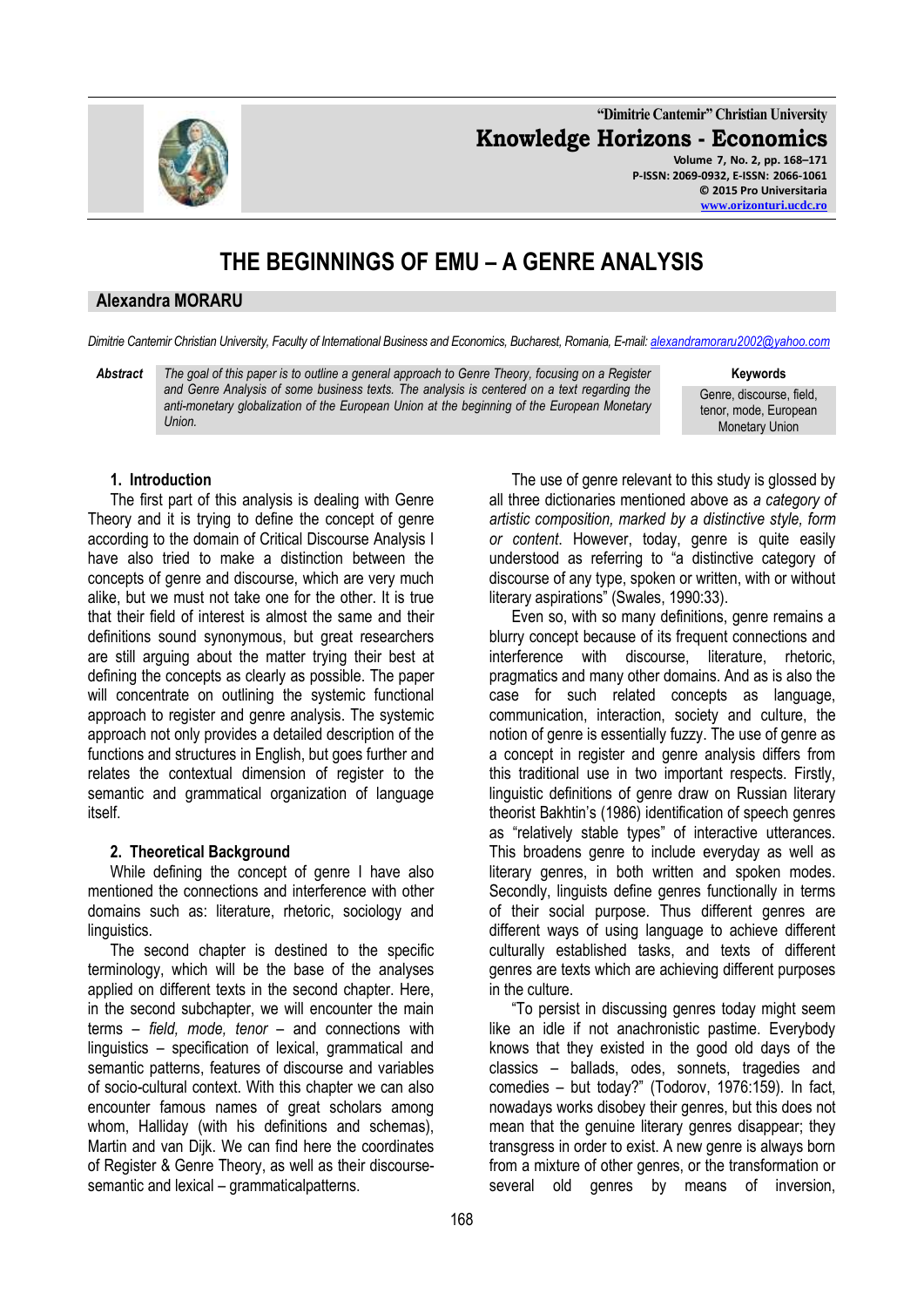displacement, or combination. "A genre, literary or otherwise, is nothing but a codification of discoursive properties." (Todorov, 1976:162)

Since genre and discourse are very much alike, I shall talk a little about discourse as well. The two concepts intermingle as to the point when they become one and the same, they identify themselves, and they both take the form of *language use*. This characterization of discourse embodies some functional aspects, such as "*who* uses language, *how, why* and *when*" (van Dijk, 1997:2)*.* Thus we are dealing with a three dimensional concept which includes language use, communication beliefs and interaction in social situations.

Following the ideas of context dependency, meaning in context and relating language to context Halliday (1985a/1989:12) and many others, included in the bibliography, have developed a schema which transforms the analysis of a text in a judgment of a triadic nature, whose main domains of interest are: *field, tenor and mode.*

a. *Field, the social action*: what is happening, the nature of the social action that is taking place: what it is that the participants are engaged in, in which the language figures as some essential component.

b. *Tenor, the role structure*: who is taking part, the nature of the participants, their statuses and roles: what kind of role relationship obtain among the participants, including permanent and temporary relationships of one kind or another, both the types of speech role that they are taking on in the dialogue and the whole cluster of socially significant relationships in which they are involved.

c. *Mode, the symbolic organization*: what part language is playing, what it is that the participants are expecting the language to do for them in the situation: the symbolic organization of the text, the status that it has, and its function in the context, including the channel (is it spoken or written or some combination of the two?) and also the rhetorical mode, what is being achieved by the text in terms of such categories as persuasive, expository, didactic and the like.

The schema outlined above is taken from Halliday, 1985a/1989:12 (van Dijk, 1997:238)

This way, language can be related to context with ideational meaning used to construct field (the social action), interpersonal meaning to negotiate tenor (the role structure) and textual meaning used to develop mode (symbolic organization).

The three terms, which will constitute the theoretical basis of the analyses discussed in the following chapters, have been defined and redefined, since "the environment (or social context) of language is structured as a field of significant social action, a tenor of role relationship, and a mode of symbolic

organization" (Halliday, 1978:143). *The social action* is that which is going on, and has a certain meaning recognized in the social system. It represents a complex of acts in some ordered configuration within which the text is playing the part of "subject matter". *The role structure* represents a cluster of social relationships between the participants engaged in the act of communication (either written or spoken). The participants' attributes and the role relationships are specific to the situation, to the speech act, to the deictic referents, and they are accomplished through the exchange of verbal meanings.

# **3.The Analysis**

The sample on which genre analysis is applied represents a part of Professor WillelmBuiter's lectures on the Economic Monetary Union. The text still a part of another lecture entitled *Alice in Euroland*, published the same year 1999, March 17. It is written in a sarcastic tone (mocking the members of the European Union, who are compared to the characters in Lewis Carroll's*Alice in Wonderland*), and it presents facts which support the writer's hypothesis – "great idea, shame about the execution". The end of the text presents some pieces of advice given by the author to the Governing Council of the European Union, still preserving the ironic-metaphorical language and the fine, subtle humorist style that characterizes the author.

Sample text:

*Monetary unions between admitted unequals, the monetary equivalent of a marriage between an elephant and a mouse, have endured on a number of occasions without either prior political union or subsequent political unification or absorption. Belgium and Luxembourg were in a monetary union from 1922 until they were both absorbed in Euroland in 1999. France-Andorra, France-Monaco, Italy-Vatican City, Italy-San Marino and Switzerland-Liechtenstein are other examples.[…]*

*[…] Monetary unions among near-equals that occurred without prior political unification and that did not subsequently lead to political unification, have not survived. The Latin Monetary Union among France, Belgium, Switzerland and Italy, and the Scandinavian Monetary Union among Sweden, Denmark and Norway, began in 1865 and 1873, respectively. They lasted in practice until World War I, although both arrangements were only officially put out of their misery in the 1920s.[…]*

*[…] I have considerable sympathy for the longstanding German position that further political integration should have accompanied (or even preceded) monetary union. On the other hand, the whole European integration experiment, form the Coal and Steel Community on, has been a political wolf*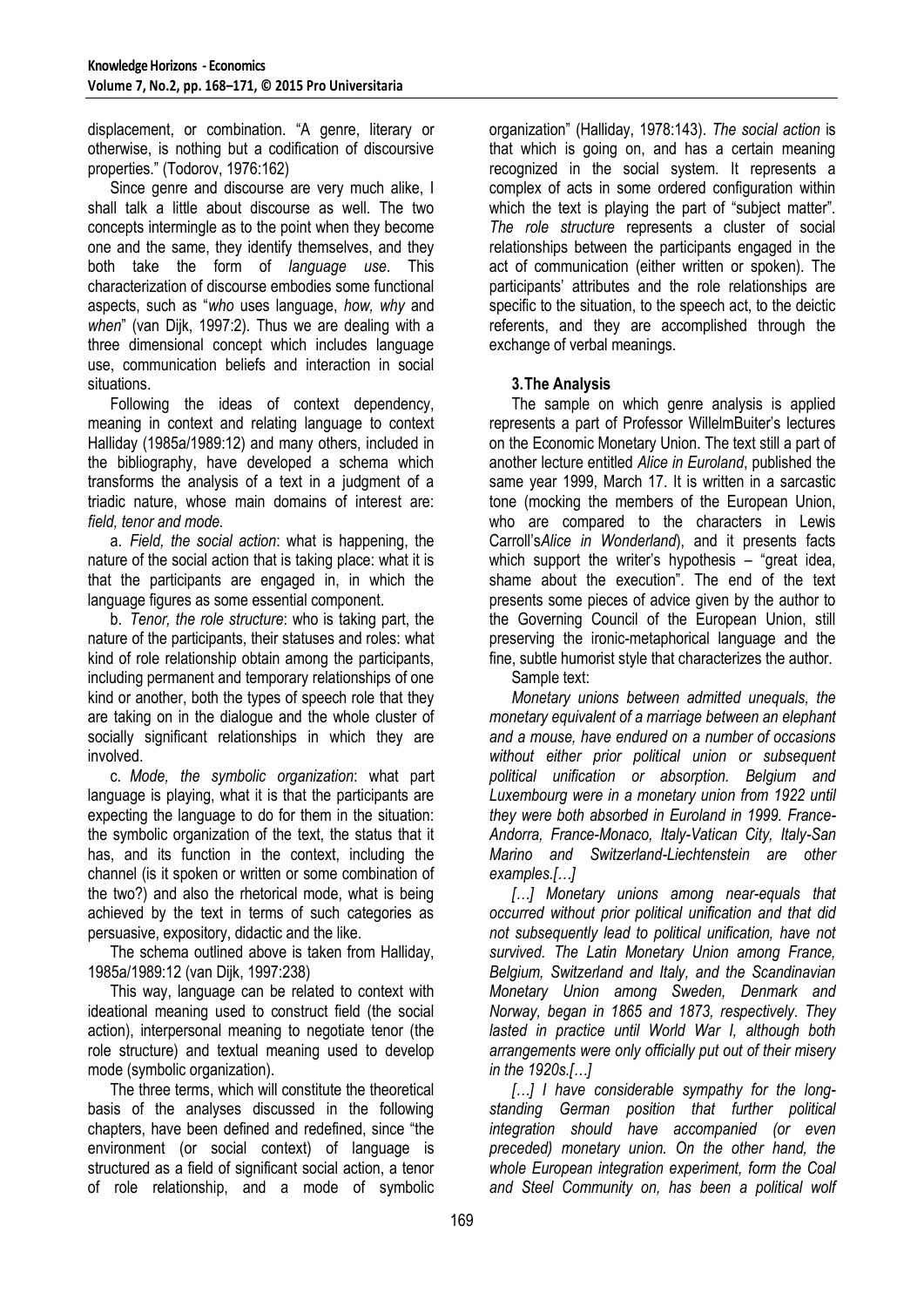*dressed in economic sheep's clothing. It has been successful so far, and it could continue to be so. It is essential, however, that the European Parliament act as an effective watchdog over the ECB* (European Central Bank). (Buiter, March 17, 1999:17)

This text is highly metaphorical, but it is argumentative and well-structured in order to sustain the author's views against the Economic and Monetary Union. Thus, it will seem as being some sort of contrastive analysis, but in fact it is the analysis of another text written by the same author (Buiter, June 29, 1999:17).

*Field: the participants, processes and circumstances of the social activity in its lexis.*

As it was mentioned before, field links the social activity, which is part of the text with the lexis. The lexical items must be appropriate for the type of discourse they belong to, in order to be able to realize the action implied by the text.

Again, this text, as the other one, belongs to the same category where social activity expressed is: lecturing. The text presents facts in favour of the writer's opinions. In the beginning, he presents historical facts that involve the "subject matter", i.e. monetary unions, which are to support his claims.

The historical facts are presented in a sort of crescendo, firstly describing unions between powerful and powerless countries, and then, unions between "near-equals". It is not at all a chronological description of other attempts of unification, but one fact is clear: they are all examples of failures, due to the lack of a prior political unification. Practically, the writer explains why he is against EMU. It is not a problem of decision or choice (being for or against the action started by the EU), but a matter of how the issue is dealt with. Professor Buiter is actually against the way the EMU is accomplished.

The first paragraph opens with the subject matter ("monetary unions"), which is to appear twice in this form, and one other time under the form of a very subtle and coloured metaphor: *"monetary…marriage"*.

Then, there comes the second subject matter, that one which interests the writer the most, and that is: the prior political union, which, according to the author, is to be done before any monetary union. This second subject matter, that seems to be more important, is also mentioned twice, still in the first paragraph. A third mentioning comes under the form of a metaphor too (*"absorption"*), at the end of the first complex sentence.

In the second paragraph we find out about unions among countries that are almost equal as regards the economic power. Here, we find the first subject matter – monetary unions – also as the opening phrase of the paragraph, and mentioned three times. However, towards the end of the paragraph it is pointed out again,

in the shape of a metaphor (*"arrangements"*) and referred to by the use of the personal pronoun "they".

As to the second subject matter – political unification –, the reader can only find it mentioned twice in the same sentence. Yet, only twice mentioned, this second subject matter is stressed by the combination of words that surround the idea: "…*did not* subsequently **l***ead* to political unification…", "…*have not survived*."

The third paragraph is totally different from the other two, as it opens with the personal pronoun "I" that identifies the author and exposes his own, personal beliefs about the problem in discussion. In this paragraph we can only encounter the first subject matter written once, and the second subject matter under the masks of: *"political integration", "European integration", "political wolf", "and the European Parliament ", " effective watchdog"*.

The last part of the fragment becomes very literary, as the language is more and more metaphorical, but unceasing to be ironic: *"a political wolf dressed in economic sheep's clothing."* The climax of this last part unbelievably consists of the last sentence, which is a real warning for the EU members. In this last sentence the two subject matters "change costumes" and appear on stage as the two enemies who are trying to take over the control: *"watchdog"* represents the European Parliament (the political union) and *"ECB"* represents the economic issue (the monetary union).

*Mode: the creation of text in a situation*

With mode, I will try to analyze the physical distance between the participants to the act of communication and the role that language is playing in the interaction (producer-text-receiver). Thus, with mode, I will try to make an analysis based on the thematic organization at the clause level.

 *Monetary unions between admitted unequals, the monetary equivalent of a marriage between an elephant and a mouse, have endured on a number of occasions…*

In this fragment, the first subject matter, which opens the paragraph, is the subject of the sentence and it holds the thematic role of experiencer. The rest of the sentence introduces the second subject matter:

 *…without either prior political union or subsequent political unification or absorption*

Here, "political union" and its other euphemisms have the function of prepositional objects that embody the role of null goal – the negative dimension being given by the annulling preposition "without".

 *Belgium and Luxembourg were in a monetary union from 1922 until they were both absorbed in Euroland…*

The next sentence involves the participants – the subjects – firstly mentioned explicitly with their names, and then referred to by the help of the personal